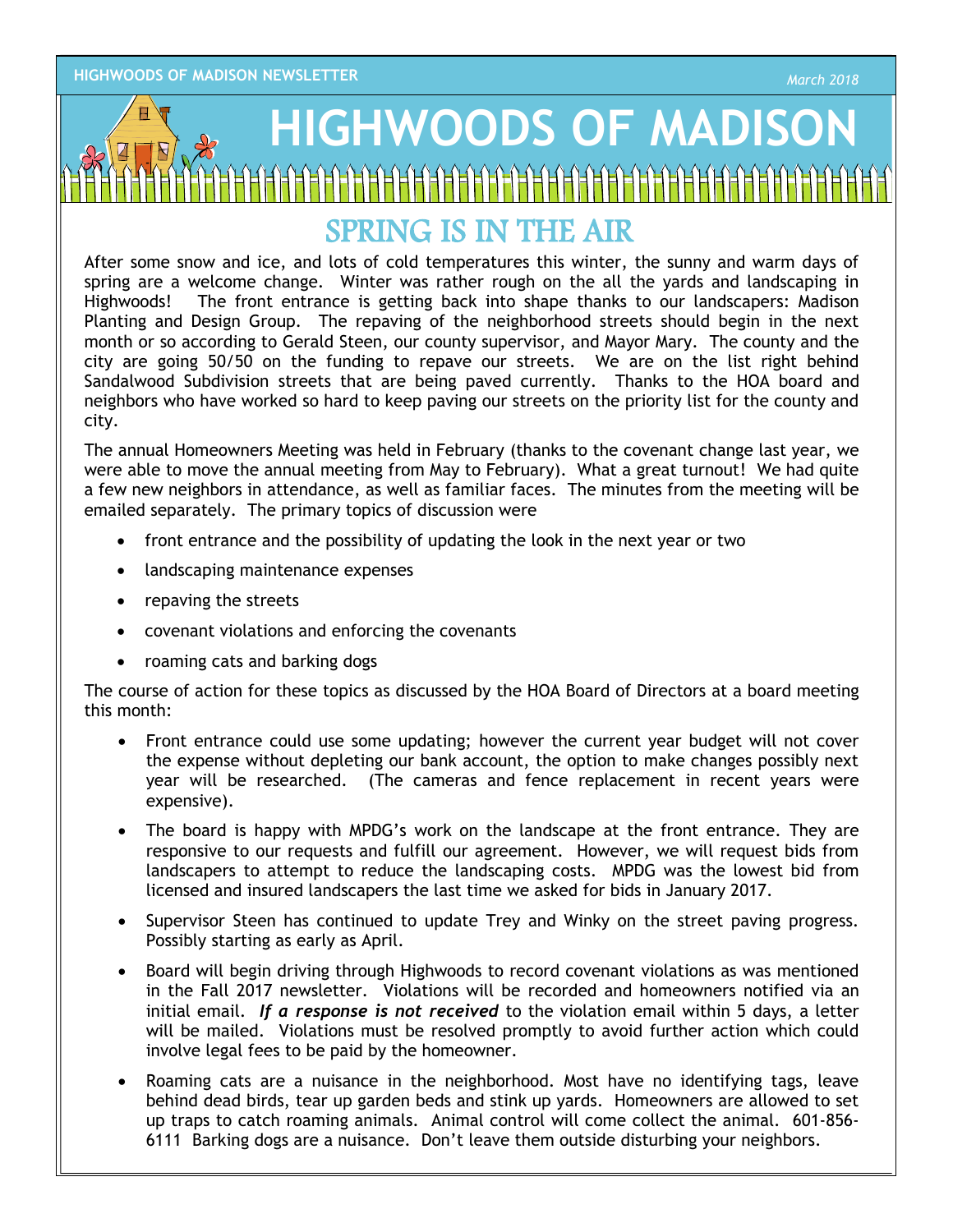## WELCOME TO OUR NEW NEIGHBORS

Charles and Angela Brown 118 Highwoods Blvd Joel and Elizabeth Richardson 105 Silvertree Xing



All annual assessments have been collected for 2018. Thanks for the prompt payments!



Special thanks to *Dick Largel*, our 1-man welcoming committee, who makes sure all our new neighbors receive a personal welcome and fruit basket.

Remember any exterior changes to your house (paint colors, roof, fence, tree removal, adding structures) likely need HOA approval. An email will be answered promptly so your project is not delayed. Many exterior projects require City of Madison permits and they will require a letter from the HOA. If you are unsure if you need approval or a city permit, please contact the HOA board prior to beginning your project or making a color change to avoid unnecessary expenses.

After a harsh winter, our neighborhood yards need some branches, trimming and edging, and green.

*The Homeowners Association Board of Directors is elected annually at the Annual Association Meeting. The Board is tasked with enforcing the covenants that have been established to maintain the value of our homes in the Highwoods of Madison. The members of the Board of Directors are all volunteers who give their time to protect your investment. Should you receive correspondence from the HOA, a quick response is the first step in resolving an issue. Nearly all notices of covenant violations can be resolved with an email or phone call explaining your situation and course of action to resolve the matter. Communication is the key to avoiding potential legal fees due to failure to respond to a notice. Homeowners are given multiple opportunities to solve an issue prior to the board seeking attorney intervention (HOA will email and mail letters first). Should the HOA notices be ignored and the attorney be contacted to send a notice, the homeowner will be responsible for attorney fees to resolve covenant violations. All homeowners are responsible for being familiar with the HOA covenants. The HOA covenants are available to all homeowners upon request (and are provided to all new homeowners upon their arrival to the neighborhood).*



Winky Newman, Vice-President 601-594-6682 Patricia Bynum, Secretary 601-842-2421 Marty Prater, Treasurer 601-955-1606 Lisa Thompson, Member 601-209-2355 Josh Dennis, Member 601-497-0332

[highwoodsmadison@gmail.com](mailto:highwoodsmadison@gmail.com)